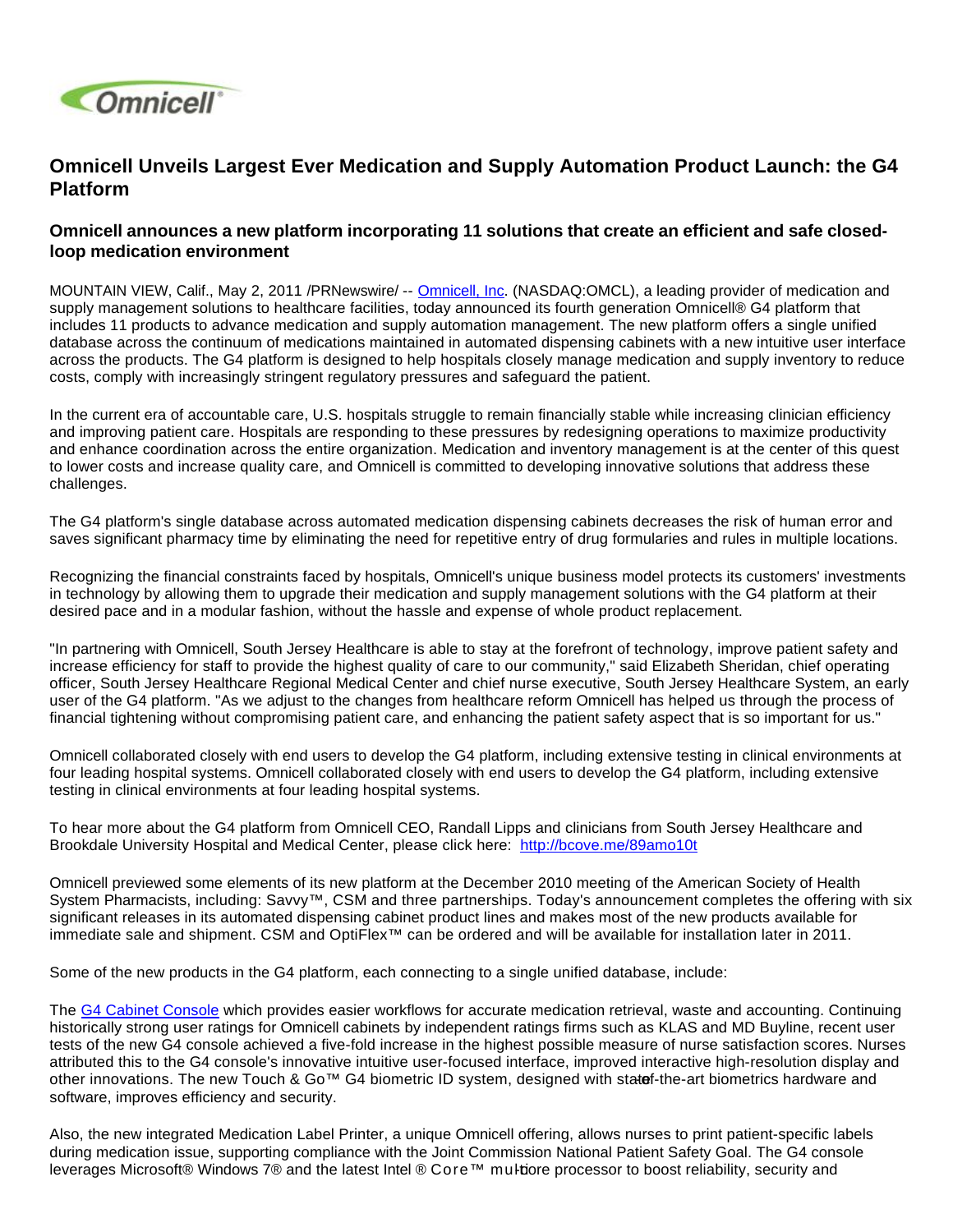performance. The new G4 platform with the latest Omnicell 15.0 software also positions customers to take advantage of future innovations.

**[Omnicell Anesthesia Workstation G4](http://www.omnicell.com/Solutions/Medication-Dispensing/Pages/Anesthesia-Workstation.aspx)** is redesigned with a more compact form factor to improve ergonomics and enhance workflow. It is an automated dispensing cabinet for the operating room that allows for secure, convenient access to drugs required during surgery and documentation of controlled substances while relieving the anesthesiologist of the tedious task of counting medications. Waste is tracked automatically, and the clinician is prompted regarding unreconciled items at the end of the case.

**[Omnicell's Controlled Substance Management \(CSM\)](http://www.omnicell.com/Solutions/Central-Pharmacy-Automation/Pages/ControlledSubstanceManagementSystem.aspx)** system is designed from the ground up based on customer insight, analysis of existing and anticipated regulatory requirements and emerging patient care standards. CSM provides perpetual inventory management and an automated audit trail to help the pharmacy comply with regulatory standards while increasing efficiency. The shared database between pharmacy, the operating room and nursing cabinets tracks and monitors narcotic movement throughout the hospital, providing a true closed-loop solution for dispensing reconciliation.

**[Savvy Mobile Medication System](http://www.omnicell.com/Solutions/Medication-Dispensing/Pages/Savvy.aspx)** defines a new product space in the management of medications by integrating with Omnicell's automated dispensing cabinets and the hospital's HIT system to allow nurses to safely and securely transport medications from the dispensing cabinet to the bedside. The Savvy system helps address stringent patient safety requirements such as the Institute for Safe Medication Practices (ISMP) Core Process 10 for safe transport of medication, as well as the Centers for Medicare and Medicaid Services (CMS) expectation that drugs are to be administered within 30 minutes before or after the scheduled time.

"With the Omnicell Savvy system, we now have a mobile medication distribution system that will help us better manage and track our inventory from the pharmacy all the way to the patient administration to improve staff efficiency and patient safety in the hospital," Qazi Halim, MS, RPh, director of pharmacy at Brookdale University Hospital and Medical Center.

Other products, upgrades and partnerships rounding out this launch serve to further reduce hospital costs, enhance clinician workflow, maximize patient safety and help hospitals meet their regulatory compliance needs. These include PandoraVIA 2.1 analytics software, a new software release, Omnicell 15.0, a new 8-bin locking drawer and enhanced OptiFlex supply management software. New partnerships include CardinalASSIST® which expands options in cabinet restock, RxScan® for barcode check and verification on all doses leaving the pharmacy, and Sentry Data Systems to reduce medication costs to hospitals that participate in the 340B program.

"For nearly twenty years, Omnicell has been solely focused on collaborating with healthcare providers to develop the best and most cost effective automated dispensing solutions to help better manage medications and supplies, which account for up to 25 percent of a hospital's total operating costs," said Randall Lipps, president, CEO and chairman of Omnicell. "Omnicell's new G4 platform is evidence of our commitment to partnering with hospitals in their quest to lower costs and raise quality—solving today's problems and anticipating the challenges on the horizon."

### **About South Jersey Healthcare**

SJH is a nonprofit, integrated health care system, providing access to a continuum of health services. SJH provides hospital services, numerous community health clinics, home health services, and specialty services, which serve the medical and health care needs of Southern New Jersey residents. Please visit www.sihealthcare.net to learn more.

### **About Brookdale University Hospital and Medical Center**

Brookdale University Hospital and Medical Center's mission is to provide superior service to patients and the community in a caring environment. The hospital serves a community of over 1 million residents in the Brownsville, East New York, and Canarsie sections of Brooklyn. This 530-bed facility is an accredited community teaching hospital with six ambulatory care sites, an Emergency Department and Level I Trauma Center that are among the busiest in the region. Brookdale is also a New York State Department of Health designated Stroke Center. Areas of expertise include a brand new Coronary Critical Care Unit, a Hyperbaric and Wound Healing Center, Digestive Health Center and an Adult Sleep Center**.** Brookdale's Pediatric Department enjoys an excellent reputation and provides a wide range of services for children from birth to adolescence including: The "Live Light — Live Right" Program, a multi-disciplinary service for the treatment of Pediatric Obesity. In addition, the hospital offers the "Breathe Right! One Child at a Time" educational asthma program, a division of Pediatric Pulmonary Care with a pediatric sleep center to diagnose and treat children with sleep disorders, and a comprehensive centers for the treatment of Sickle Cell Disease and Pediatric Oncology. [www.brookdalehospital.org](http://www.brookdalehospital.org/)

### **About Omnicell**

Omnicell, Inc. (NASDAQ: OMCL) is a leading provider of systems that enable healthcare facilities to increase operational efficiency, enhance patient safety and allow clinicians to spend more time with their patients.